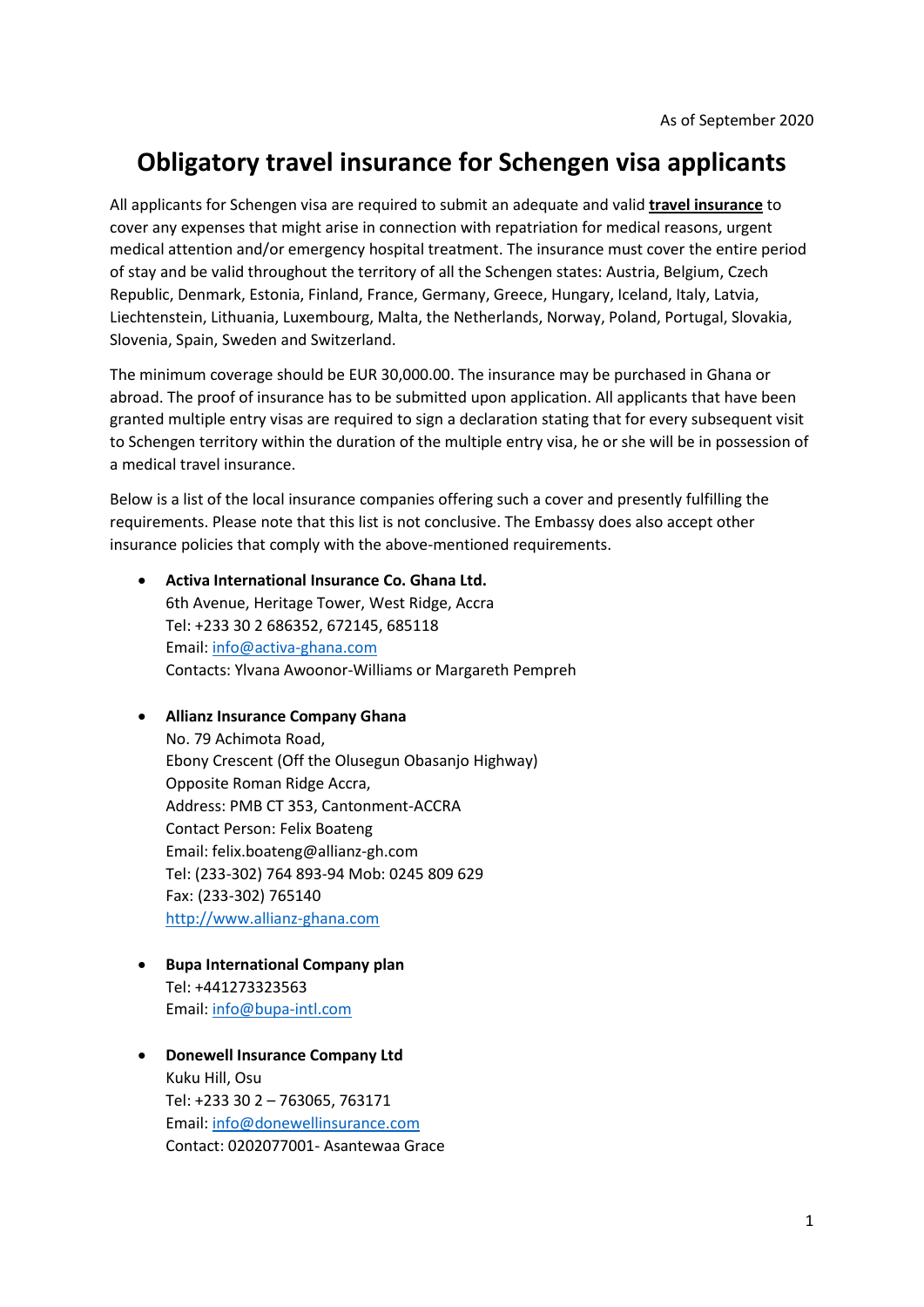- **Enterprise Insurance Co. Ltd.** Enterprise House, No. 11 High Street, Accra Tel: 00233302634777; +233 30 2 – 666847, 666856 Email: [info.insurance@enterprisegroup.com.gh,](mailto:info.insurance@enterprisegroup.com.gh) [abdul.lawal@enterprisegroup.com.gh](mailto:abdul.lawal@enterprisegroup.com.gh) Contact: Abdul Lawal
- **Glico Life Insurance Company Ltd.** Glico house, No. 47 Kwame Nkrumah Avenue Tel: 00233501256336 Email: [travelinsurance@glicolife.com;](mailto:travelinsurance@glicolife.com) grouplife@glicolife.com Contact: Abena
- **Hollard Insurance (former Metropolitan Insurance Company Ltd)** Capital Place, 11 Patrice Lumumba Road, Airport Residential Area, Accra Tel: +233 (0)302 220966 | 227439 | 241322 | 225296 | (028) 9120070/1 Email: [GustavB@hollard.com.gh](mailto:GustavB@hollard.com.gh) www.hollard.com.gh Contact: Gustav Bruce
- **NSIA Insurance Company Ltd.** 14/16 Main street,Tesano POBox: GP 3114, Accra Tel: 0302 210180, 0246746514 (Zipporah) Email: [Zipporah.barimah@nsiainsurance.com.gh,](mailto:Zipporah.barimah@nsiainsurance.com.gh) [eric.tweneboa@nsiainsurance.com.gh](mailto:eric.tweneboa@nsiainsurance.com.gh) Contact: Zipporah Barimah
- **Phoenix Insurance Co. (Gh) Ltd.** 6<sup>th</sup> Ringway Link Estates, Accra Tel: 0302246319 – 246322, 0244228377 (Paa Kwamena Daniels) Email: [pkdaniels@phoenixinsurancegh.com](mailto:pkdaniels@phoenixinsurancegh.com) Contact: Paa Kwamena Daniels
- **•** Prime insurance 2nd Floor, Platinum Place, Ridge - Accra, P. O. BOX GP 21222, Accra Tel : 0501447072 / 0275197275 Email : [iksarpong@primeinsuranceghana.com](mailto:iksarpong@primeinsuranceghana.com) Contact: Isaac Kwakwa-Sarpong
- **Old Mutual (used to be called: Provident Insurance Co. Ltd)** Provident Towers, Ring Road central Tel: 0302230646, 0302252132 Email: [Sandra.amoako@oldmutual.com.gh,](mailto:Sandra.amoako@oldmutual.com.gh) [admin@oldmutual.com.gh](mailto:admin@oldmutual.com.gh) Contact: Sandra Amoako